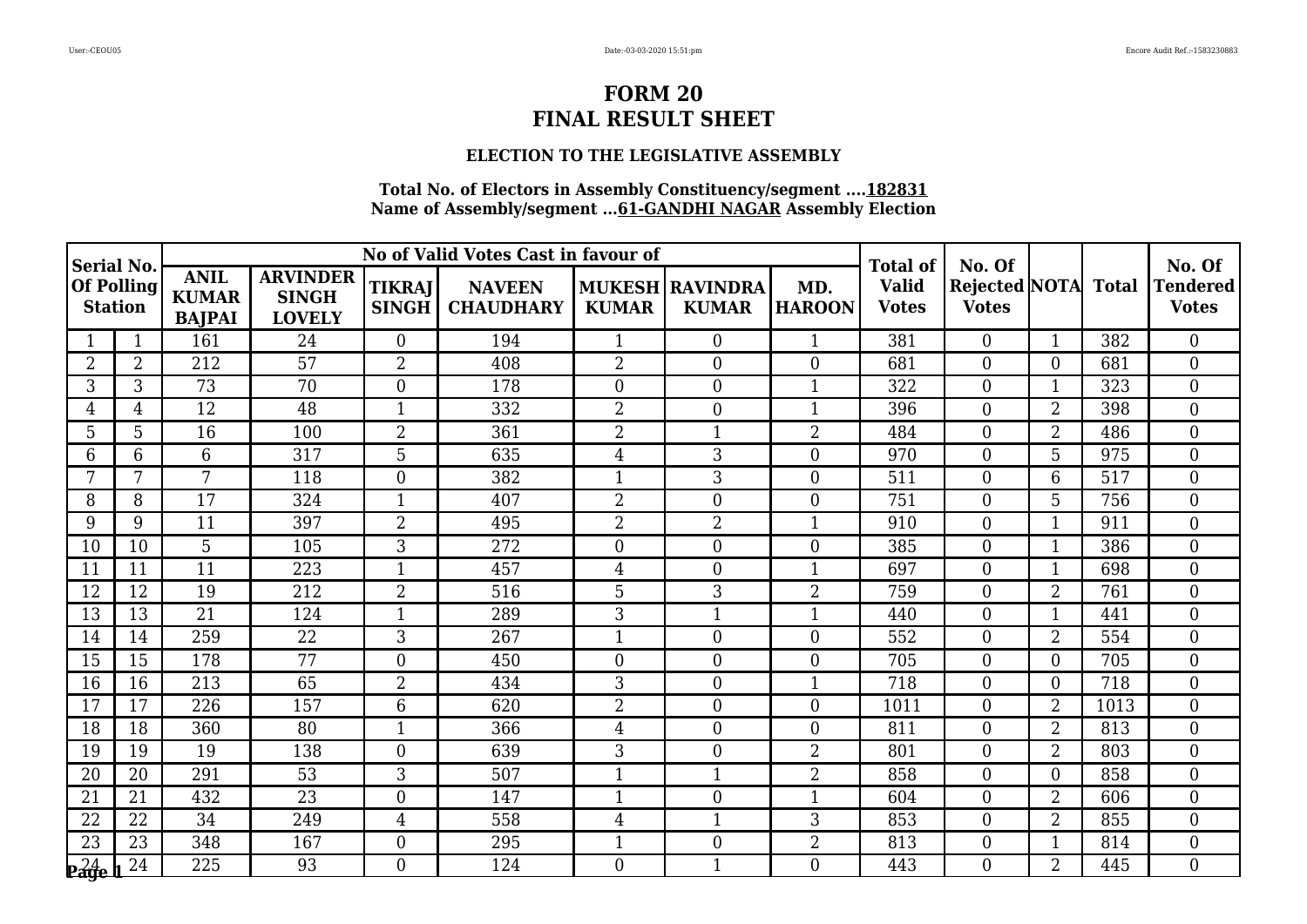### **ELECTION TO THE LEGISLATIVE ASSEMBLY**

| Serial No.                              |    |                                              |                                                  |                               | No of Valid Votes Cast in favour of |                  |                                        |                      | <b>Total of</b>              | No. Of                                     |                |     | No. Of                     |
|-----------------------------------------|----|----------------------------------------------|--------------------------------------------------|-------------------------------|-------------------------------------|------------------|----------------------------------------|----------------------|------------------------------|--------------------------------------------|----------------|-----|----------------------------|
| <b>Of Polling</b><br><b>Station</b>     |    | <b>ANIL</b><br><b>KUMAR</b><br><b>BAJPAI</b> | <b>ARVINDER</b><br><b>SINGH</b><br><b>LOVELY</b> | <b>TIKRAJ</b><br><b>SINGH</b> | <b>NAVEEN</b><br><b>CHAUDHARY</b>   | <b>KUMAR</b>     | <b>MUKESH RAVINDRA</b><br><b>KUMAR</b> | MD.<br><b>HAROON</b> | <b>Valid</b><br><b>Votes</b> | <b>Rejected NOTA</b> Total<br><b>Votes</b> |                |     | Tendered  <br><b>Votes</b> |
| 25                                      | 25 | 274                                          | 59                                               | 1                             | 249                                 | $\overline{2}$   |                                        | $\overline{0}$       | 586                          | $\overline{0}$                             | $\mathbf{1}$   | 587 | $\overline{0}$             |
| 26                                      | 26 | 337                                          | 69                                               | $\overline{2}$                | 136                                 |                  | 1                                      | $\overline{0}$       | 546                          | $\overline{0}$                             | 1              | 547 | $\boldsymbol{0}$           |
| 27                                      | 27 | 316                                          | 81                                               | $\overline{0}$                | 219                                 | $\overline{2}$   | $\theta$                               | $\boldsymbol{0}$     | 618                          | $\overline{0}$                             | 5              | 623 | $\boldsymbol{0}$           |
| 28                                      | 28 | 340                                          | 90                                               | $\mathbf{1}$                  | 265                                 | 3                | 1                                      | $\overline{1}$       | 701                          | $\overline{0}$                             | 3              | 704 | $\overline{0}$             |
| 29                                      | 29 | 383                                          | 66                                               | $\overline{0}$                | 179                                 | 1                | 1                                      | $\overline{0}$       | 630                          | $\overline{0}$                             | $\overline{2}$ | 632 | $\mathbf{0}$               |
| 30                                      | 30 | 417                                          | 68                                               | $\mathbf{1}$                  | 192                                 | $\overline{0}$   | $\overline{0}$                         | $\boldsymbol{0}$     | 678                          | $\overline{0}$                             | 3              | 681 | $\boldsymbol{0}$           |
| 31                                      | 31 | 104                                          | 139                                              | 3                             | 444                                 | $\overline{0}$   | $\overline{0}$                         | $\overline{1}$       | 691                          | $\overline{0}$                             | 0              | 691 | $\mathbf{0}$               |
| 32                                      | 32 | 405                                          | 108                                              | $\overline{2}$                | 193                                 |                  |                                        | $\overline{0}$       | 710                          | $\overline{0}$                             | $\overline{2}$ | 712 | $\overline{0}$             |
| 33                                      | 33 | 430                                          | 110                                              | $\overline{3}$                | 118                                 | $\overline{0}$   | $\mathbf{1}$                           | $\overline{1}$       | 663                          | $\overline{0}$                             | $\mathbf{1}$   | 664 | $\overline{0}$             |
| 34                                      | 34 | 512                                          | 128                                              | $\overline{2}$                | 149                                 | $\mathbf{1}$     | $\mathbf{1}$                           | $\overline{2}$       | 795                          | $\overline{0}$                             | $\mathbf{1}$   | 796 | $\boldsymbol{0}$           |
| 35                                      | 35 | 424                                          | 158                                              | 3                             | 97                                  | 1                | $\overline{0}$                         | $\boldsymbol{0}$     | 683                          | $\overline{0}$                             | 0              | 683 | $\mathbf{0}$               |
| 36                                      | 36 | 360                                          | 131                                              | $\boldsymbol{0}$              | 86                                  | $\overline{0}$   | $\boldsymbol{0}$                       | $\boldsymbol{0}$     | 577                          | $\overline{0}$                             | 3              | 580 | $\boldsymbol{0}$           |
| 37                                      | 37 | 393                                          | 126                                              | 1                             | 126                                 | $\Omega$         | $\overline{0}$                         | $\overline{0}$       | 646                          | $\overline{0}$                             | $\mathbf{1}$   | 647 | $\boldsymbol{0}$           |
| 38                                      | 38 | 325                                          | 125                                              | $\overline{4}$                | 131                                 | 1                | $\boldsymbol{0}$                       | $\boldsymbol{0}$     | 586                          | $\overline{0}$                             | 4              | 590 | $\mathbf{0}$               |
| 39                                      | 39 | 176                                          | 270                                              | $\overline{2}$                | 276                                 | $\overline{2}$   | $\mathbf{1}$                           | $\overline{1}$       | 728                          | $\overline{0}$                             |                | 729 | $\mathbf{0}$               |
| 40                                      | 40 | 188                                          | 164                                              | $\overline{2}$                | 199                                 | $\overline{0}$   | 1                                      | $\overline{0}$       | 554                          | $\overline{0}$                             | $\mathbf{1}$   | 555 | $\boldsymbol{0}$           |
| 41                                      | 41 | 229                                          | 184                                              | $\overline{4}$                | 292                                 | $\overline{0}$   | 1                                      | $\mathbf{1}$         | 711                          | $\overline{0}$                             | $\mathbf{1}$   | 712 | $\boldsymbol{0}$           |
| 42                                      | 42 | 167                                          | 272                                              | 3                             | $\overline{311}$                    | 4                | 1                                      | $\overline{2}$       | 760                          | $\theta$                                   | 5              | 765 | $\overline{0}$             |
| 43                                      | 43 | 91                                           | 273                                              | 6                             | 282                                 | 2                | $\overline{0}$                         | $\overline{0}$       | 654                          | $\overline{0}$                             | $\Omega$       | 654 | $\boldsymbol{0}$           |
| 44                                      | 44 | 255                                          | 192                                              | 3                             | 190                                 | $\boldsymbol{0}$ | $\overline{2}$                         | 3                    | 645                          | $\mathbf{0}$                               | 4              | 649 | $\boldsymbol{0}$           |
| 45                                      | 45 | 527                                          | 115                                              | $\mathbf{1}$                  | 140                                 | $\overline{0}$   | $\overline{0}$                         | $\boldsymbol{0}$     | 783                          | $\overline{0}$                             | $\overline{2}$ | 785 | $\overline{0}$             |
| 46                                      | 46 | 307                                          | 77                                               | $\overline{0}$                | 131                                 | $\boldsymbol{0}$ | 1                                      | $\boldsymbol{0}$     | 516                          | $\overline{0}$                             | $\overline{2}$ | 518 | $\boldsymbol{0}$           |
| 47                                      | 47 | 184                                          | 49                                               | $\boldsymbol{0}$              | 85                                  | $\boldsymbol{0}$ | $\boldsymbol{0}$                       | $\mathbf{0}$         | 318                          | $\overline{0}$                             | $\overline{2}$ | 320 | $\boldsymbol{0}$           |
| $\frac{48}{29}$ e $\frac{\sqrt{48}}{2}$ |    | 343                                          | 104                                              | $\mathbf{1}$                  | 231                                 | $\overline{0}$   | 1                                      | $\overline{0}$       | 680                          | $\Omega$                                   | 3              | 683 | $\theta$                   |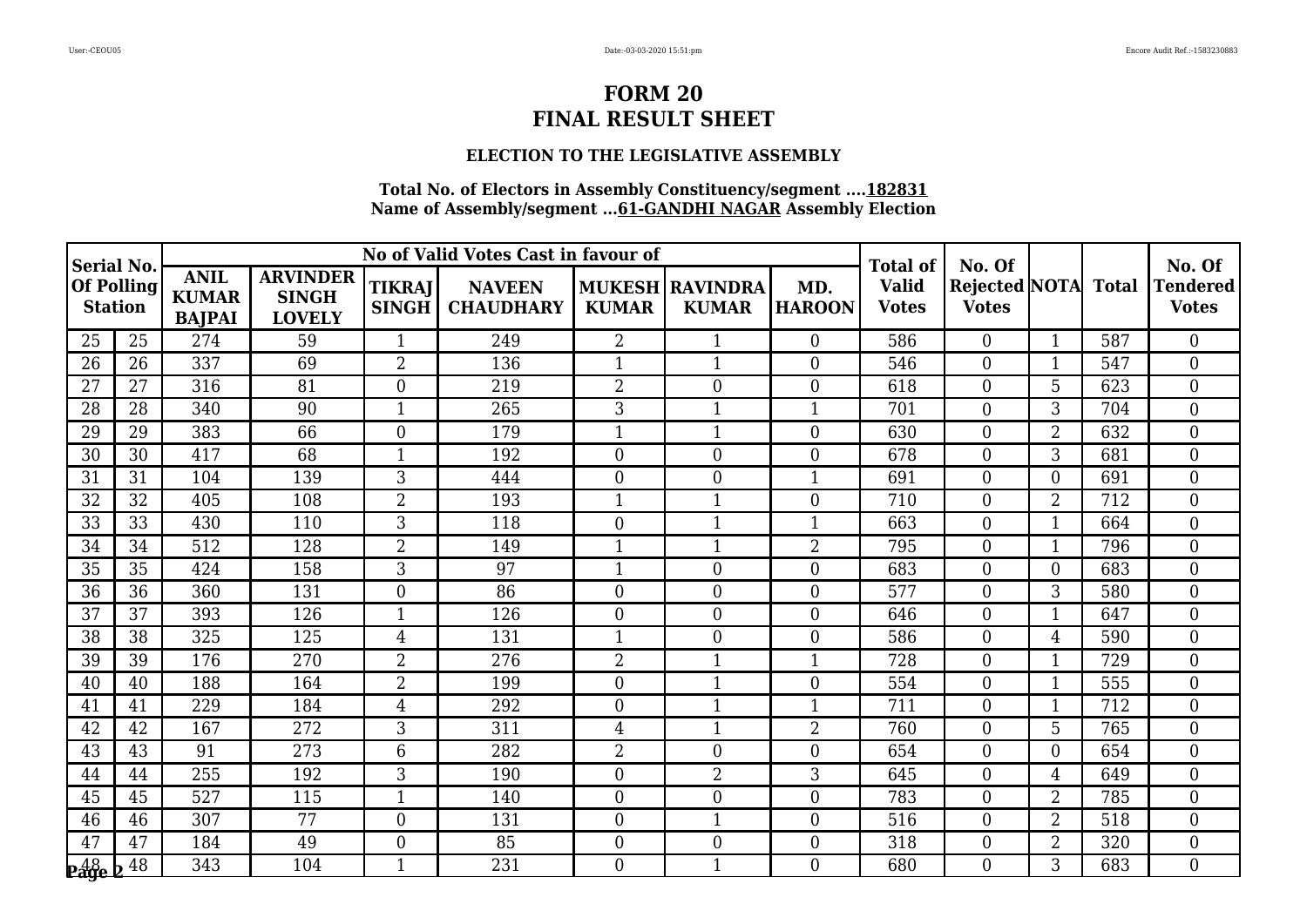### **ELECTION TO THE LEGISLATIVE ASSEMBLY**

| Serial No.                                             |                 |                                              |                                                  |                               | No of Valid Votes Cast in favour of |                |                                          |                      | <b>Total of</b>              | No. Of                              |                |     | No. Of                          |
|--------------------------------------------------------|-----------------|----------------------------------------------|--------------------------------------------------|-------------------------------|-------------------------------------|----------------|------------------------------------------|----------------------|------------------------------|-------------------------------------|----------------|-----|---------------------------------|
| <b>Of Polling</b><br><b>Station</b>                    |                 | <b>ANIL</b><br><b>KUMAR</b><br><b>BAJPAI</b> | <b>ARVINDER</b><br><b>SINGH</b><br><b>LOVELY</b> | <b>TIKRAJ</b><br><b>SINGH</b> | <b>NAVEEN</b><br><b>CHAUDHARY</b>   | <b>KUMAR</b>   | <b>MUKESH   RAVINDRA</b><br><b>KUMAR</b> | MD.<br><b>HAROON</b> | <b>Valid</b><br><b>Votes</b> | Rejected NOTA Total<br><b>Votes</b> |                |     | <b>Tendered</b><br><b>Votes</b> |
| 49                                                     | 49              | 361                                          | 210                                              | $\mathbf{1}$                  | 301                                 | $\overline{0}$ | $\overline{0}$                           | 3                    | 876                          | $\theta$                            | $\Omega$       | 876 | $\theta$                        |
| 50                                                     | 50              | 311                                          | 186                                              | $\overline{2}$                | 219                                 | 4              | 1                                        | $\overline{0}$       | 723                          | $\boldsymbol{0}$                    | 3              | 726 | $\overline{0}$                  |
| 51                                                     | 51              | 292                                          | 173                                              | $\overline{2}$                | 240                                 | $\overline{0}$ | $\mathbf{1}$                             | $\mathbf{1}$         | 709                          | $\boldsymbol{0}$                    | $\overline{2}$ | 711 | $\overline{0}$                  |
| 52                                                     | 52              | 210                                          | 69                                               | $\overline{0}$                | 110                                 | $\overline{0}$ | $\boldsymbol{0}$                         | $\overline{0}$       | 389                          | $\boldsymbol{0}$                    | $\overline{2}$ | 391 | $\overline{0}$                  |
| 53                                                     | $\overline{53}$ | 349                                          | 163                                              | $\mathbf{1}$                  | 184                                 | $\overline{0}$ | $\boldsymbol{0}$                         | $\overline{0}$       | 697                          | $\overline{0}$                      |                | 698 | $\overline{0}$                  |
| 54                                                     | 54              | 409                                          | 162                                              | $\overline{2}$                | 166                                 | $\overline{0}$ | $\boldsymbol{0}$                         | $\mathbf{1}$         | 740                          | $\boldsymbol{0}$                    | 3              | 743 | $\overline{0}$                  |
| 55                                                     | 55              | 255                                          | 96                                               | $\Omega$                      | 75                                  | $\overline{0}$ | $\overline{0}$                           | $\overline{0}$       | 426                          | $\overline{0}$                      | $\overline{2}$ | 428 | $\theta$                        |
| 56                                                     | 56              | 250                                          | 64                                               | $\overline{2}$                | 93                                  | 2              | $\boldsymbol{0}$                         | $\boldsymbol{0}$     | 411                          | $\boldsymbol{0}$                    | 0              | 411 | $\overline{0}$                  |
| 57                                                     | 57              | 251                                          | 101                                              | 5                             | 110                                 | $\overline{1}$ | $\boldsymbol{0}$                         | $\boldsymbol{0}$     | 468                          | $\boldsymbol{0}$                    | 1              | 469 | $\boldsymbol{0}$                |
| 58                                                     | 58              | 388                                          | 211                                              | $\mathbf{1}$                  | 228                                 | $\overline{0}$ | $\overline{0}$                           | $\mathbf{1}$         | 829                          | $\overline{0}$                      | 5              | 834 | $\theta$                        |
| 59                                                     | 59              | 173                                          | 42                                               | $\overline{2}$                | 119                                 | $\overline{0}$ | $\boldsymbol{0}$                         | $\overline{0}$       | 336                          | $\overline{0}$                      | 3              | 339 | $\overline{0}$                  |
| 60                                                     | 60              | 218                                          | 249                                              | $\mathbf{1}$                  | 180                                 | 2              | 2                                        | $\overline{2}$       | 654                          | $\boldsymbol{0}$                    | 1              | 655 | $\mathbf{1}$                    |
| 61                                                     | 61              | 234                                          | 209                                              | $\overline{2}$                | 253                                 | $\mathbf{1}$   | $\overline{2}$                           | $\mathbf{1}$         | 702                          | $\boldsymbol{0}$                    | $\overline{2}$ | 704 | $\overline{0}$                  |
| 62                                                     | 62              | 250                                          | 110                                              | 3                             | 156                                 | $\mathbf{1}$   | $\overline{0}$                           | $\overline{0}$       | 520                          | $\overline{0}$                      | $\overline{2}$ | 522 | $\overline{0}$                  |
| 63                                                     | 63              | 264                                          | 244                                              | $\overline{2}$                | 308                                 | $\overline{2}$ | $\overline{0}$                           | $\overline{0}$       | 820                          | $\overline{0}$                      | $\overline{2}$ | 822 | $\theta$                        |
| 64                                                     | 64              | 167                                          | 134                                              | $\overline{0}$                | 140                                 | $\overline{0}$ | $\boldsymbol{0}$                         | $\overline{0}$       | 441                          | $\boldsymbol{0}$                    | 1              | 442 | $\overline{0}$                  |
| 65                                                     | 65              | 168                                          | 127                                              | $\overline{0}$                | 121                                 | $\mathbf{1}$   | 1                                        | $\boldsymbol{0}$     | 418                          | $\boldsymbol{0}$                    | $\mathbf 1$    | 419 | $\overline{0}$                  |
| 66                                                     | 66              | 217                                          | 88                                               | $\overline{0}$                | 99                                  | $\overline{0}$ | $\boldsymbol{0}$                         | $\mathbf{1}$         | 405                          | $\overline{0}$                      | $\Omega$       | 405 | $\overline{0}$                  |
| 67                                                     | 67              | 180                                          | 157                                              | $\mathbf{1}$                  | 192                                 | $\overline{0}$ | $\overline{0}$                           | $\overline{0}$       | 530                          | $\boldsymbol{0}$                    | 0              | 530 | $\overline{0}$                  |
| 68                                                     | 68              | 271                                          | 278                                              | $\mathbf{1}$                  | 221                                 | 1              | $\boldsymbol{0}$                         | $\boldsymbol{0}$     | 772                          | $\boldsymbol{0}$                    | 0              | 772 | $\overline{0}$                  |
| 69                                                     | 69              | 278                                          | 246                                              | 5                             | 319                                 | $\overline{2}$ | $\overline{0}$                           | $\overline{0}$       | 850                          | $\overline{0}$                      | $\overline{2}$ | 852 | $\theta$                        |
| 70                                                     | 70              | 206                                          | 73                                               | $\overline{2}$                | 127                                 | $\overline{0}$ | 1                                        | 1                    | 410                          | $\boldsymbol{0}$                    | 1              | 411 | $\boldsymbol{0}$                |
| 71                                                     | 71              | 223                                          | 75                                               | $\mathbf{1}$                  | 98                                  | $\overline{0}$ | $\boldsymbol{0}$                         | $\boldsymbol{0}$     | 397                          | $\boldsymbol{0}$                    | $\mathbf{1}$   | 398 | $\boldsymbol{0}$                |
| $_{\mathbf{P} \overline{d} \overline{g} \mathbf{e}}$ B | 72              | 369                                          | 126                                              | 3                             | 226                                 | $\mathbf{1}$   | $\overline{0}$                           | $\overline{0}$       | 725                          | $\theta$                            | 4              | 729 | $\Omega$                        |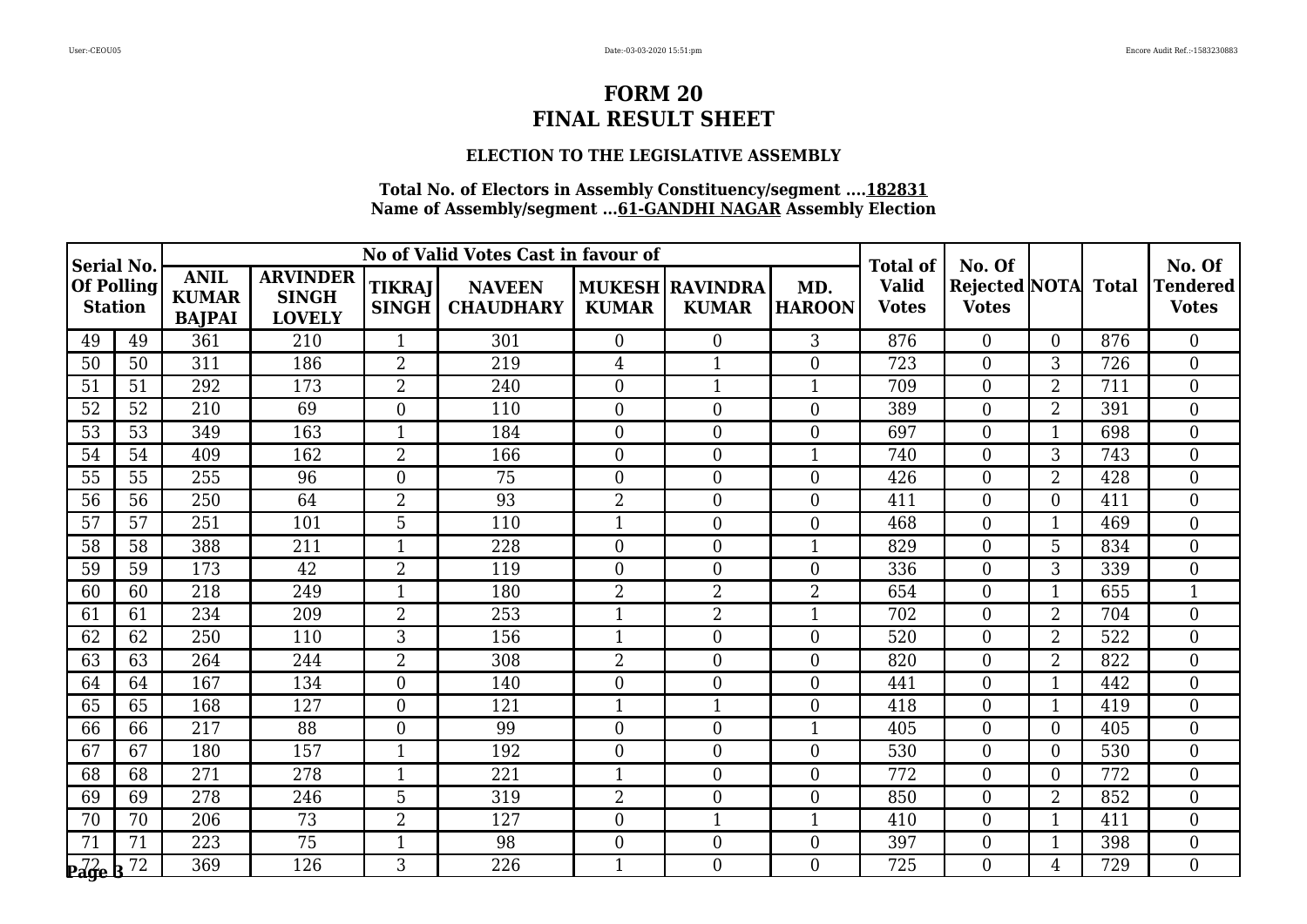### **ELECTION TO THE LEGISLATIVE ASSEMBLY**

| Serial No.                          |    |                                              |                                                  |                               | No of Valid Votes Cast in favour of |                  |                                        |                      | <b>Total of</b>              | No. Of                                     |                |     | No. Of                   |
|-------------------------------------|----|----------------------------------------------|--------------------------------------------------|-------------------------------|-------------------------------------|------------------|----------------------------------------|----------------------|------------------------------|--------------------------------------------|----------------|-----|--------------------------|
| <b>Of Polling</b><br><b>Station</b> |    | <b>ANIL</b><br><b>KUMAR</b><br><b>BAJPAI</b> | <b>ARVINDER</b><br><b>SINGH</b><br><b>LOVELY</b> | <b>TIKRAJ</b><br><b>SINGH</b> | <b>NAVEEN</b><br><b>CHAUDHARY</b>   | <b>KUMAR</b>     | <b>MUKESH RAVINDRA</b><br><b>KUMAR</b> | MD.<br><b>HAROON</b> | <b>Valid</b><br><b>Votes</b> | <b>Rejected NOTA</b> Total<br><b>Votes</b> |                |     | Tendered<br><b>Votes</b> |
| 73                                  | 73 | 364                                          | 96                                               | $\Omega$                      | 121                                 | $\overline{0}$   | $\overline{0}$                         | $\Omega$             | 581                          | $\Omega$                                   | $\mathbf{1}$   | 582 | $\theta$                 |
| 74                                  | 74 | 519                                          | 185                                              | $\overline{2}$                | 190                                 |                  | $\boldsymbol{0}$                       | $\overline{0}$       | 897                          | $\overline{0}$                             | 3              | 900 | $\overline{0}$           |
| 75                                  | 75 | 305                                          | 66                                               | $\mathbf{1}$                  | 112                                 | $\overline{0}$   | $\boldsymbol{0}$                       | $\boldsymbol{0}$     | 484                          | $\boldsymbol{0}$                           | 1              | 485 | $\boldsymbol{0}$         |
| 76                                  | 76 | 251                                          | 84                                               | $\mathbf{1}$                  | 117                                 | $\boldsymbol{0}$ | $\boldsymbol{0}$                       | $\overline{0}$       | 453                          | $\overline{0}$                             | $\overline{2}$ | 455 | $\overline{0}$           |
| 77                                  | 77 | 423                                          | 103                                              | $\mathbf{1}$                  | 167                                 | $\mathbf{1}$     | $\mathbf{1}$                           | $\overline{0}$       | 696                          | $\overline{0}$                             | $\overline{2}$ | 698 | $\overline{0}$           |
| 78                                  | 78 | 373                                          | 140                                              | $\overline{4}$                | 184                                 | $\overline{0}$   | $\overline{0}$                         | $\overline{0}$       | 701                          | $\overline{0}$                             | 3              | 704 | $\mathbf{1}$             |
| 79                                  | 79 | 380                                          | 134                                              | $\theta$                      | 152                                 | $\overline{0}$   | $\overline{0}$                         | $\overline{0}$       | 666                          | $\overline{0}$                             | $\overline{2}$ | 668 | $\overline{0}$           |
| 80                                  | 80 | 572                                          | 159                                              | 1                             | 180                                 | $\mathbf{1}$     | $\boldsymbol{0}$                       | 1                    | 914                          | $\boldsymbol{0}$                           | 3              | 917 | $\mathbf{0}$             |
| 81                                  | 81 | 364                                          | 94                                               | $\boldsymbol{0}$              | 153                                 | $\mathbf{1}$     | $\boldsymbol{0}$                       | $\boldsymbol{0}$     | 612                          | $\boldsymbol{0}$                           | 5              | 617 | $\boldsymbol{0}$         |
| 82                                  | 82 | 461                                          | 135                                              | $\mathbf{1}$                  | 191                                 | $\overline{0}$   | $\mathbf{1}$                           | $\overline{0}$       | 789                          | $\Omega$                                   | 3              | 792 | $\overline{0}$           |
| 83                                  | 83 | 470                                          | 115                                              | $\mathbf{1}$                  | 186                                 | $\overline{0}$   | $\overline{0}$                         | 1                    | 773                          | $\overline{0}$                             | 3              | 776 | $\overline{0}$           |
| 84                                  | 84 | 437                                          | 185                                              | 3                             | 147                                 | $\boldsymbol{0}$ | $\overline{0}$                         | $\mathbf{1}$         | 773                          | $\boldsymbol{0}$                           | $\overline{0}$ | 773 | $\mathbf{0}$             |
| 85                                  | 85 | 324                                          | 127                                              | $\overline{4}$                | 107                                 | $\mathbf{1}$     | $\boldsymbol{0}$                       | $\overline{0}$       | 563                          | $\boldsymbol{0}$                           | $\mathbf{1}$   | 564 | $\overline{0}$           |
| 86                                  | 86 | 287                                          | 44                                               | 3                             | 102                                 | $\overline{0}$   | $\overline{0}$                         | $\overline{0}$       | 436                          | $\overline{0}$                             | $\mathbf{1}$   | 437 | $\overline{0}$           |
| 87                                  | 87 | 302                                          | 87                                               | $\overline{2}$                | 141                                 | $\overline{0}$   | $\overline{0}$                         | $\overline{0}$       | 532                          | $\overline{0}$                             | 4              | 536 | $\overline{0}$           |
| 88                                  | 88 | 447                                          | 119                                              | 5                             | 192                                 | $\mathbf{1}$     | 1                                      | 1                    | 766                          | $\boldsymbol{0}$                           |                | 767 | $\overline{0}$           |
| 89                                  | 89 | 385                                          | 119                                              | $\overline{0}$                | 302                                 | $\boldsymbol{0}$ | $\mathbf{1}$                           | $\theta$             | 807                          | $\boldsymbol{0}$                           | $\mathbf 1$    | 808 | $\boldsymbol{0}$         |
| 90                                  | 90 | 59                                           | 108                                              | $\overline{0}$                | 279                                 | $\mathbf{1}$     | $\overline{0}$                         | $\overline{0}$       | 447                          | $\overline{0}$                             | $\mathbf{1}$   | 448 | $\overline{0}$           |
| 91                                  | 91 | 79                                           | 129                                              | $\overline{2}$                | 311                                 | $\overline{2}$   | $\overline{0}$                         | $\theta$             | 523                          | $\overline{0}$                             | 3              | 526 | $\overline{0}$           |
| 92                                  | 92 | 115                                          | 242                                              | $\overline{2}$                | 519                                 | $\overline{2}$   | 2                                      | 1                    | 883                          | $\boldsymbol{0}$                           |                | 884 | $\mathbf{0}$             |
| 93                                  | 93 | 202                                          | 124                                              | $\mathbf{1}$                  | 213                                 | $\overline{0}$   | $\overline{0}$                         | $\overline{0}$       | 540                          | $\overline{0}$                             | 3              | 543 | $\theta$                 |
| 94                                  | 94 | 492                                          | 181                                              | $\overline{2}$                | 291                                 | $\mathbf{1}$     | 1                                      | $\theta$             | 968                          | $\boldsymbol{0}$                           |                | 969 | $\overline{0}$           |
| 95                                  | 95 | 278                                          | 85                                               | $\mathbf{1}$                  | 136                                 | $\overline{0}$   | $\mathbf{1}$                           | $\overline{0}$       | 501                          | $\boldsymbol{0}$                           | $\mathbf{1}$   | 502 | $\mathbf{0}$             |
| $_{\bf p}$ 96 $_{\bf 4}$ 96         |    | 227                                          | 38                                               | $\Omega$                      | 179                                 | $\overline{0}$   | $\overline{0}$                         | $\Omega$             | 444                          | $\theta$                                   | $\mathbf 1$    | 445 | $\Omega$                 |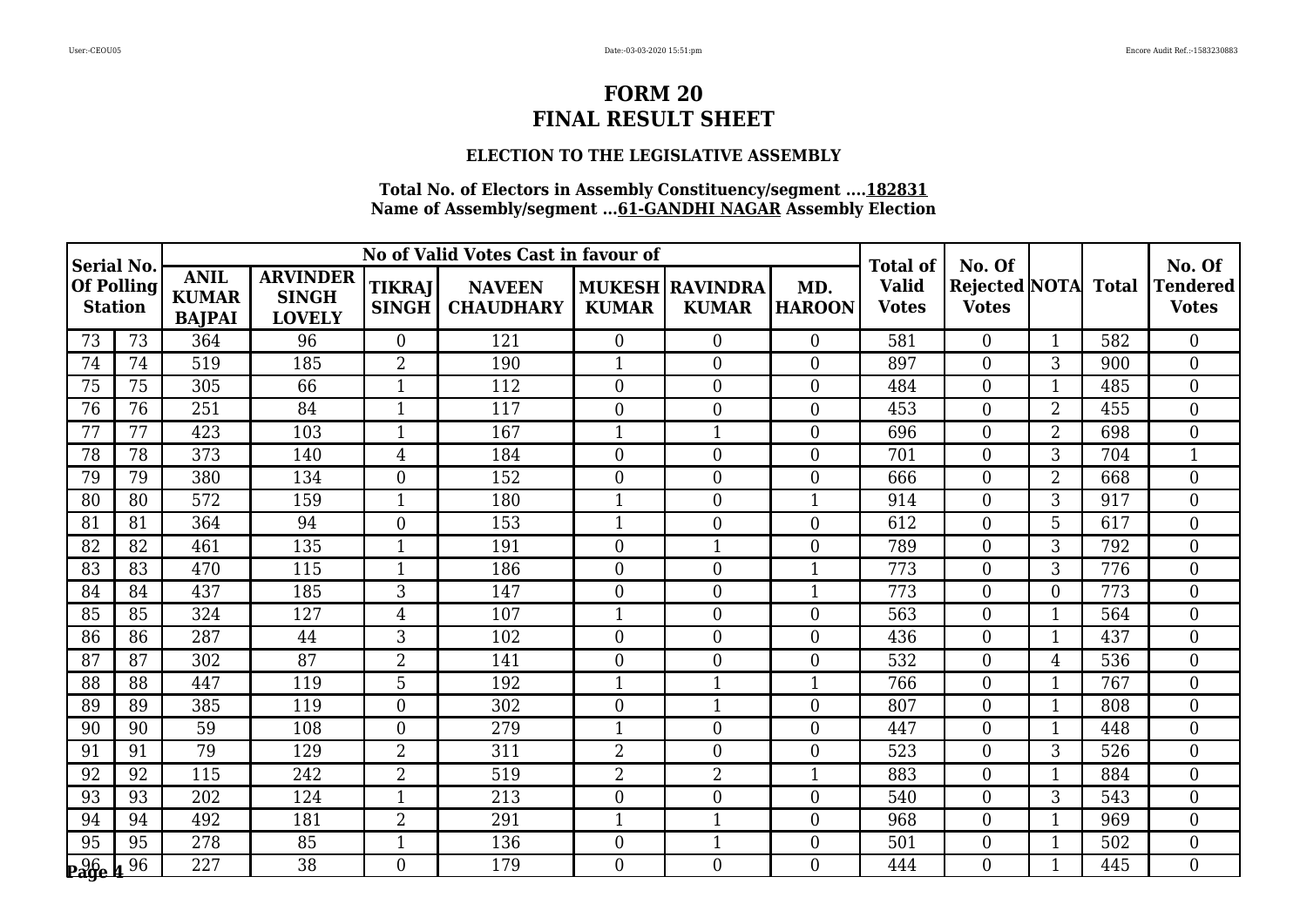### **ELECTION TO THE LEGISLATIVE ASSEMBLY**

| <b>Serial No.</b>                   |     |                                              |                                                  |                               | No of Valid Votes Cast in favour of |                  |                                   |                      | <b>Total of</b>              | No. Of                                     |                |      | No. Of                          |
|-------------------------------------|-----|----------------------------------------------|--------------------------------------------------|-------------------------------|-------------------------------------|------------------|-----------------------------------|----------------------|------------------------------|--------------------------------------------|----------------|------|---------------------------------|
| <b>Of Polling</b><br><b>Station</b> |     | <b>ANIL</b><br><b>KUMAR</b><br><b>BAJPAI</b> | <b>ARVINDER</b><br><b>SINGH</b><br><b>LOVELY</b> | <b>TIKRAJ</b><br><b>SINGH</b> | <b>NAVEEN</b><br><b>CHAUDHARY</b>   | <b>KUMAR</b>     | MUKESH   RAVINDRA<br><b>KUMAR</b> | MD.<br><b>HAROON</b> | <b>Valid</b><br><b>Votes</b> | <b>Rejected NOTA</b> Total<br><b>Votes</b> |                |      | <b>Tendered</b><br><b>Votes</b> |
| 97                                  | 97  | 249                                          | 119                                              | $\overline{0}$                | 112                                 | $\overline{0}$   | $\overline{0}$                    | $\theta$             | 480                          | $\theta$                                   | 4              | 484  | $\theta$                        |
| 98                                  | 98  | 220                                          | 72                                               | $\mathbf{1}$                  | 151                                 | $\boldsymbol{0}$ | $\mathbf{0}$                      | $\boldsymbol{0}$     | 444                          | $\overline{0}$                             | 0              | 444  | $\overline{0}$                  |
| 99                                  | 99  | 354                                          | 72                                               | $\boldsymbol{0}$              | 163                                 | $\boldsymbol{0}$ | $\boldsymbol{0}$                  | $\boldsymbol{0}$     | 589                          | $\boldsymbol{0}$                           | $\overline{2}$ | 591  | $\boldsymbol{0}$                |
| 100                                 | 100 | 297                                          | 89                                               | $\overline{2}$                | 125                                 | $\mathbf{1}$     | $\overline{0}$                    | $\overline{0}$       | 514                          | $\boldsymbol{0}$                           | 0              | 514  | $\overline{0}$                  |
| 101                                 | 101 | 448                                          | 161                                              | $\boldsymbol{0}$              | 176                                 | $\overline{0}$   | $\overline{0}$                    | $\overline{0}$       | 785                          | $\overline{0}$                             | $\overline{2}$ | 787  | $\overline{0}$                  |
| 102                                 | 102 | 504                                          | 128                                              | $\boldsymbol{0}$              | 213                                 | $\boldsymbol{0}$ | $\boldsymbol{0}$                  | $\overline{2}$       | 847                          | $\boldsymbol{0}$                           | $\overline{2}$ | 849  | $\overline{0}$                  |
| 103                                 | 103 | 292                                          | 58                                               | $\overline{0}$                | 154                                 | $\mathbf{1}$     | $\overline{0}$                    | $\mathbf{1}$         | 506                          | $\boldsymbol{0}$                           | $\overline{2}$ | 508  | $\theta$                        |
| 104                                 | 104 | 344                                          | 176                                              | $\overline{0}$                | 259                                 | $\boldsymbol{0}$ | $\boldsymbol{0}$                  | $\mathbf{0}$         | 779                          | $\boldsymbol{0}$                           | 2              | 781  | $\overline{0}$                  |
| 105                                 | 105 | 533                                          | 182                                              | $\mathbf{1}$                  | 224                                 | $\boldsymbol{0}$ | 2                                 | $\mathbf{1}$         | 943                          | $\boldsymbol{0}$                           | 3              | 946  | $\mathbf{0}$                    |
| 106                                 | 106 | 317                                          | 103                                              | 3                             | 264                                 | $\mathbf{1}$     | $\overline{0}$                    | $\theta$             | 688                          | $\overline{0}$                             | 1              | 689  | $\theta$                        |
| 107                                 | 107 | 283                                          | 79                                               | $\overline{2}$                | 169                                 | $\overline{2}$   | 1                                 | $\overline{0}$       | 536                          | $\overline{0}$                             |                | 537  | $\overline{0}$                  |
| 108                                 | 108 | 341                                          | 156                                              | 14                            | 328                                 | 3                | $\mathbf{0}$                      | $\mathbf{0}$         | 842                          | $\boldsymbol{0}$                           | -1             | 843  | $\overline{0}$                  |
| 109                                 | 109 | 133                                          | 129                                              | 3                             | 207                                 | $\overline{2}$   | $\mathbf{1}$                      | $\overline{2}$       | 477                          | $\boldsymbol{0}$                           | 4              | 481  | $\boldsymbol{0}$                |
| 110                                 | 110 | 203                                          | 203                                              | 5                             | 434                                 | $\overline{2}$   | $\mathbf{1}$                      | $\mathbf{1}$         | 849                          | $\overline{0}$                             | $\overline{4}$ | 853  | $\overline{0}$                  |
| 111                                 | 111 | 151                                          | 394                                              | $6\phantom{1}6$               | 438                                 | 6                | $\overline{2}$                    | $\overline{2}$       | 999                          | $\overline{0}$                             | $\overline{2}$ | 1001 | $\theta$                        |
| 112                                 | 112 | 307                                          | 85                                               | $\mathbf{1}$                  | 415                                 | $\boldsymbol{0}$ | $\boldsymbol{0}$                  | $\overline{0}$       | 808                          | $\boldsymbol{0}$                           | 4              | 812  | $\overline{0}$                  |
| 113                                 | 113 | 394                                          | 110                                              | $\overline{4}$                | 285                                 | 1                | $\mathbf{1}$                      | $\mathbf{1}$         | 796                          | $\boldsymbol{0}$                           | -1             | 797  | $\overline{0}$                  |
| 114                                 | 114 | 468                                          | 129                                              | 5                             | 262                                 | $\overline{0}$   | $\boldsymbol{0}$                  | $\overline{2}$       | 866                          | $\boldsymbol{0}$                           | 3              | 869  | $\mathbf{0}$                    |
| 115                                 | 115 | 367                                          | 174                                              | $\overline{0}$                | 224                                 | $\mathbf{1}$     | $\overline{2}$                    | $\overline{0}$       | 768                          | $\boldsymbol{0}$                           | 1              | 769  | $\overline{0}$                  |
| 116                                 | 116 | 257                                          | 140                                              | $\mathbf{1}$                  | 109                                 | $\boldsymbol{0}$ | $\boldsymbol{0}$                  | $\mathbf{1}$         | 508                          | $\boldsymbol{0}$                           | 0              | 508  | $\overline{0}$                  |
| 117                                 | 117 | 47                                           | 89                                               | $\overline{0}$                | 244                                 | $\overline{0}$   | $\overline{0}$                    | $\overline{0}$       | 380                          | $\overline{0}$                             | 1              | 381  | $\overline{0}$                  |
| 118                                 | 118 | 72                                           | 211                                              | 1                             | 327                                 | 3                | $\boldsymbol{0}$                  | $\boldsymbol{0}$     | 614                          | $\boldsymbol{0}$                           | 0              | 614  | $\overline{0}$                  |
| 119                                 | 119 | 161                                          | 89                                               | $\mathbf{1}$                  | 227                                 | $\overline{0}$   | $\boldsymbol{0}$                  | $\boldsymbol{0}$     | 478                          | $\boldsymbol{0}$                           | $\Omega$       | 478  | $\boldsymbol{0}$                |
| $P_420 E_120$                       |     | 380                                          | 71                                               | $\mathbf{1}$                  | 203                                 | $\overline{0}$   | $\mathbf{1}$                      | $\mathbf{1}$         | 657                          | $\Omega$                                   | 0              | 657  | $\Omega$                        |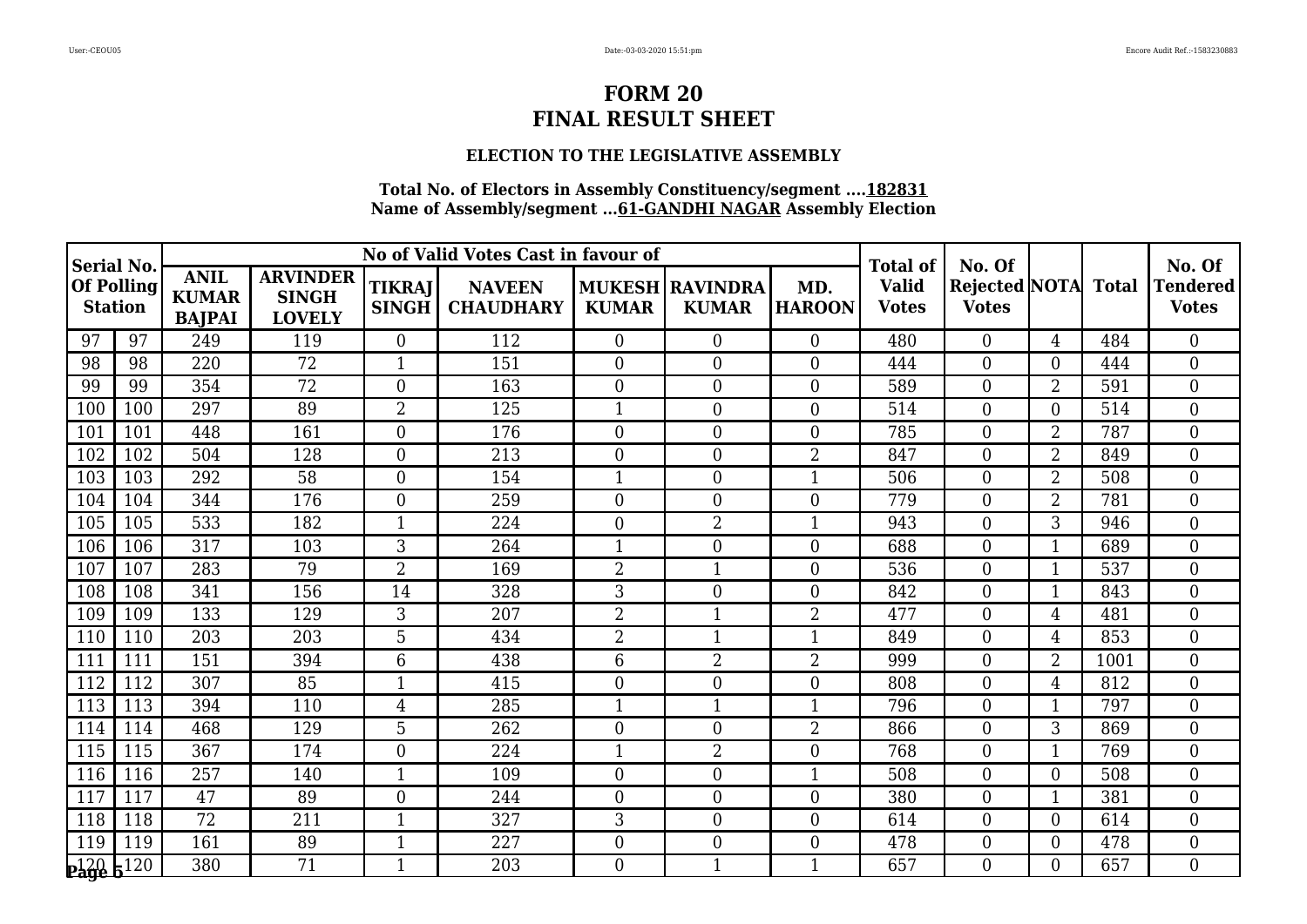### **ELECTION TO THE LEGISLATIVE ASSEMBLY**

| <b>Serial No.</b>                   |     |                                              |                                                  |                               | No of Valid Votes Cast in favour of |                  |                                   |                      | <b>Total of</b>              | No. Of                                     |                |     | No. Of                          |
|-------------------------------------|-----|----------------------------------------------|--------------------------------------------------|-------------------------------|-------------------------------------|------------------|-----------------------------------|----------------------|------------------------------|--------------------------------------------|----------------|-----|---------------------------------|
| <b>Of Polling</b><br><b>Station</b> |     | <b>ANIL</b><br><b>KUMAR</b><br><b>BAJPAI</b> | <b>ARVINDER</b><br><b>SINGH</b><br><b>LOVELY</b> | <b>TIKRAJ</b><br><b>SINGH</b> | <b>NAVEEN</b><br><b>CHAUDHARY</b>   | <b>KUMAR</b>     | MUKESH   RAVINDRA<br><b>KUMAR</b> | MD.<br><b>HAROON</b> | <b>Valid</b><br><b>Votes</b> | <b>Rejected NOTA</b> Total<br><b>Votes</b> |                |     | <b>Tendered</b><br><b>Votes</b> |
| 121                                 | 121 | 238                                          | 68                                               | $\overline{4}$                | 145                                 | $\overline{0}$   | $\mathbf{1}$                      | $\theta$             | 456                          | $\theta$                                   | $\Omega$       | 456 | $\theta$                        |
| 122                                 | 122 | 181                                          | 97                                               | $\overline{2}$                | 124                                 | 1                | $\mathbf{1}$                      | $\boldsymbol{0}$     | 406                          | $\boldsymbol{0}$                           | 1              | 407 | $\overline{0}$                  |
| 123                                 | 123 | 178                                          | 85                                               | $\overline{3}$                | 188                                 | 1                | $\boldsymbol{0}$                  | $\boldsymbol{0}$     | 455                          | $\boldsymbol{0}$                           | -1             | 456 | $\mathbf{0}$                    |
| 124                                 | 124 | 31                                           | 183                                              | $\mathbf{1}$                  | 533                                 | 3                | $\mathbf{1}$                      | $\boldsymbol{0}$     | 752                          | $\boldsymbol{0}$                           | $\overline{0}$ | 752 | $\mathbf{1}$                    |
| 125                                 | 125 | $\overline{4}$                               | 132                                              | $\overline{0}$                | 290                                 | 1                | $\overline{0}$                    | $\overline{0}$       | 427                          | $\overline{0}$                             | 1              | 428 | $\overline{0}$                  |
| 126                                 | 126 | 45                                           | 67                                               | $\overline{2}$                | 223                                 | $\overline{2}$   | $\boldsymbol{0}$                  | $\boldsymbol{0}$     | 339                          | $\boldsymbol{0}$                           |                | 340 | $\overline{0}$                  |
| 127                                 | 127 | 25                                           | 111                                              | $\overline{4}$                | 413                                 | $\mathbf{1}$     | $\overline{0}$                    | $\overline{0}$       | 554                          | $\overline{0}$                             | 0              | 554 | $\theta$                        |
| 128                                 | 128 | 44                                           | 162                                              | $\mathbf{1}$                  | 486                                 | $\boldsymbol{0}$ | 1                                 | $\boldsymbol{0}$     | 694                          | $\boldsymbol{0}$                           | 1              | 695 | $\overline{0}$                  |
| 129                                 | 129 | 45                                           | 194                                              | $\mathbf{1}$                  | 696                                 | 3                | 3                                 | $\boldsymbol{0}$     | 942                          | $\boldsymbol{0}$                           | 3              | 945 | $\mathbf{0}$                    |
| 130                                 | 130 | 74                                           | 73                                               | $\Omega$                      | 407                                 | $\overline{0}$   | $\overline{0}$                    | $\overline{0}$       | 554                          | $\overline{0}$                             | $\Omega$       | 554 | $\theta$                        |
| 131                                 | 131 | 294                                          | 81                                               | 3                             | 152                                 | 3                | 1                                 | $\mathbf{1}$         | 535                          | $\overline{0}$                             | 0              | 535 | $\overline{0}$                  |
| 132                                 | 132 | 230                                          | 64                                               | $\mathbf{1}$                  | 198                                 | $\mathbf{0}$     | $\mathbf{0}$                      | $\mathbf{0}$         | 493                          | $\boldsymbol{0}$                           | $\overline{0}$ | 493 | $\overline{0}$                  |
| 133                                 | 133 | 193                                          | 100                                              | 10                            | 434                                 | $\overline{0}$   | $\boldsymbol{0}$                  | $\boldsymbol{0}$     | 737                          | $\boldsymbol{0}$                           | 1              | 738 | $\overline{0}$                  |
| 134                                 | 134 | 83                                           | 96                                               | $\overline{0}$                | 318                                 | $\overline{0}$   | $\overline{0}$                    | $\overline{0}$       | 497                          | $\overline{0}$                             | $\Omega$       | 497 | $\overline{0}$                  |
| 135                                 | 135 | 440                                          | 49                                               | $\mathbf{1}$                  | 210                                 | $\mathbf{1}$     | $\mathbf{1}$                      | $\overline{0}$       | 702                          | $\overline{0}$                             | $\overline{0}$ | 702 | $\theta$                        |
| 136                                 | 136 | 232                                          | 87                                               | 13                            | 303                                 | $\overline{2}$   | $\boldsymbol{0}$                  | $\mathbf{1}$         | 638                          | $\boldsymbol{0}$                           | $\overline{2}$ | 640 | $\overline{0}$                  |
| 137                                 | 137 | 357                                          | 84                                               | 24                            | 106                                 | $\overline{0}$   | $\boldsymbol{0}$                  | $\boldsymbol{0}$     | 571                          | $\boldsymbol{0}$                           | -1             | 572 | $\overline{0}$                  |
| 138                                 | 138 | 282                                          | $\overline{38}$                                  | 5                             | 123                                 | $\overline{0}$   | $\overline{0}$                    | $\overline{0}$       | 448                          | $\boldsymbol{0}$                           | $\mathbf{1}$   | 449 | $\overline{0}$                  |
| 139                                 | 139 | 405                                          | 113                                              | 3                             | 203                                 | $\overline{2}$   | $\mathbf{1}$                      | $\overline{2}$       | 729                          | $\overline{0}$                             | 1              | 730 | $\overline{0}$                  |
| 140                                 | 140 | 403                                          | 61                                               | 7                             | 189                                 | $\overline{2}$   | $\mathbf{1}$                      | $\mathbf{1}$         | 664                          | $\boldsymbol{0}$                           | 4              | 668 | $\overline{0}$                  |
| 141                                 | 141 | 414                                          | 95                                               | $6\phantom{1}6$               | 178                                 | $\overline{0}$   | $\overline{0}$                    | $\overline{0}$       | 693                          | $\overline{0}$                             | 4              | 697 | $\overline{0}$                  |
| 142                                 | 142 | 396                                          | 233                                              | $\overline{2}$                | 219                                 | $\overline{0}$   | 1                                 | $\boldsymbol{0}$     | 851                          | $\boldsymbol{0}$                           | -1             | 852 | $\overline{0}$                  |
| 143                                 | 143 | 140                                          | 63                                               | $\mathbf{1}$                  | 109                                 | $\overline{0}$   | $\mathbf{1}$                      | $\boldsymbol{0}$     | 314                          | $\boldsymbol{0}$                           | $\overline{2}$ | 316 | $\boldsymbol{0}$                |
| $P_4446144$                         |     | 551                                          | 91                                               | 7                             | 222                                 | $\overline{0}$   | $\overline{2}$                    | $\theta$             | 873                          | $\theta$                                   | 5              | 878 | $\Omega$                        |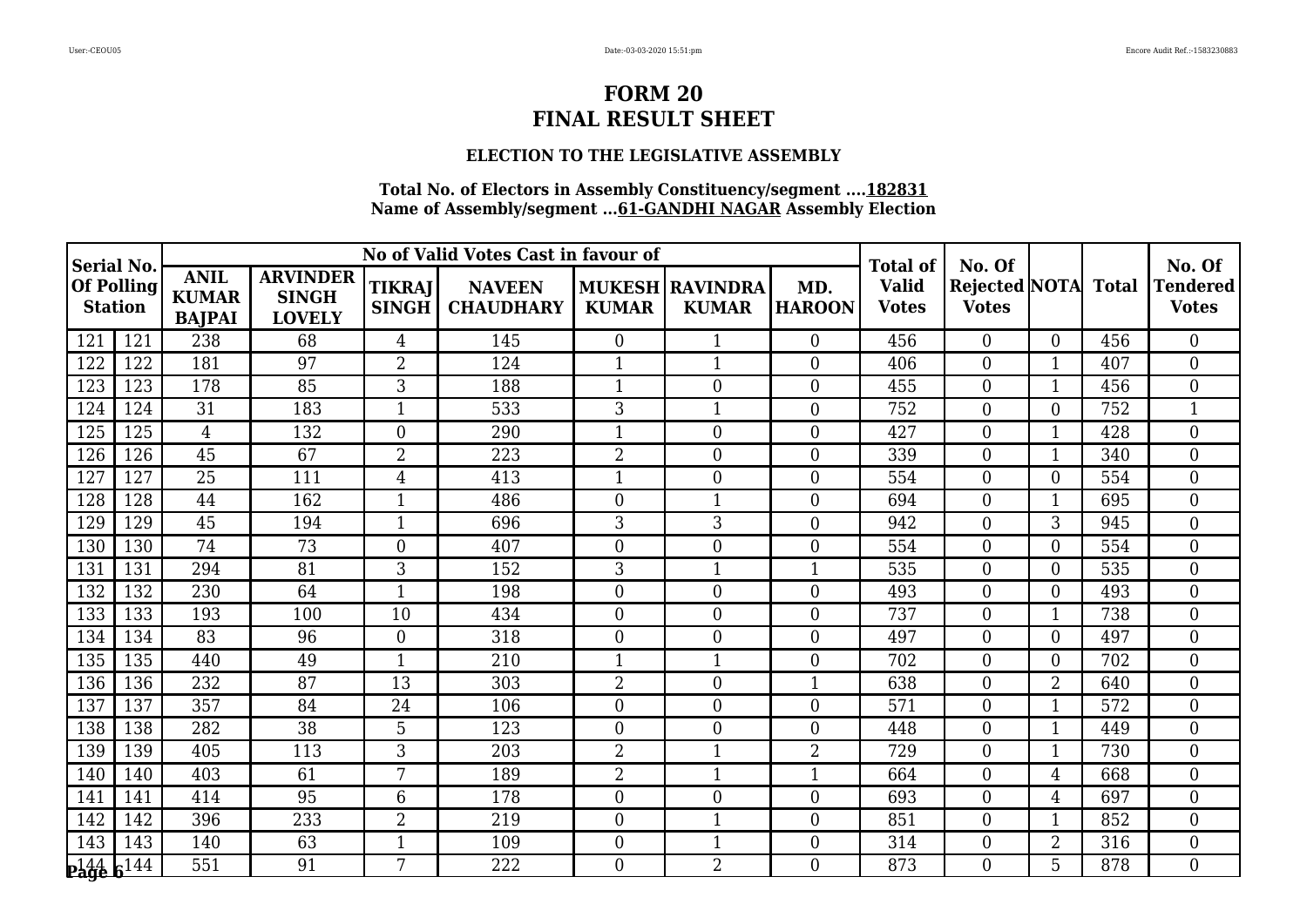### **ELECTION TO THE LEGISLATIVE ASSEMBLY**

| <b>Serial No.</b>                   |     |                                              |                                                  |                               | No of Valid Votes Cast in favour of |                  |                                        |                      | <b>Total of</b>              | No. Of                               |                |              | No. Of                     |
|-------------------------------------|-----|----------------------------------------------|--------------------------------------------------|-------------------------------|-------------------------------------|------------------|----------------------------------------|----------------------|------------------------------|--------------------------------------|----------------|--------------|----------------------------|
| <b>Of Polling</b><br><b>Station</b> |     | <b>ANIL</b><br><b>KUMAR</b><br><b>BAJPAI</b> | <b>ARVINDER</b><br><b>SINGH</b><br><b>LOVELY</b> | <b>TIKRAJ</b><br><b>SINGH</b> | <b>NAVEEN</b><br><b>CHAUDHARY</b>   | <b>KUMAR</b>     | <b>MUKESH RAVINDRA</b><br><b>KUMAR</b> | MD.<br><b>HAROON</b> | <b>Valid</b><br><b>Votes</b> | <b>Rejected NOTA</b><br><b>Votes</b> |                | <b>Total</b> | Tendered  <br><b>Votes</b> |
| 145                                 | 145 | 433                                          | 150                                              | $\mathbf{1}$                  | 314                                 | $\mathbf{1}$     | 1                                      | $\mathbf{1}$         | 901                          | $\Omega$                             | 3              | 904          | $\theta$                   |
| 146                                 | 146 | 239                                          | 95                                               | $\mathbf{1}$                  | 186                                 | $\overline{0}$   | $\mathbf{1}$                           | $\overline{1}$       | 523                          | $\mathbf{0}$                         |                | 524          | $\overline{0}$             |
| 147                                 | 147 | 183                                          | 68                                               | $\boldsymbol{0}$              | 149                                 | 1                | $\overline{0}$                         | $\mathbf{1}$         | 402                          | $\boldsymbol{0}$                     |                | 403          | $\boldsymbol{0}$           |
| 148                                 | 148 | 198                                          | 85                                               | $\overline{0}$                | 152                                 | $\overline{0}$   | $\boldsymbol{0}$                       | $\mathbf{1}$         | 436                          | $\overline{0}$                       | 1              | 437          | $\boldsymbol{0}$           |
| 149                                 | 149 | 349                                          | 113                                              | $\overline{0}$                | 272                                 | $\overline{0}$   | $\overline{0}$                         | $\mathbf{1}$         | 735                          | $\overline{0}$                       | 6              | 741          | $\overline{0}$             |
| 150                                 | 150 | 369                                          | 111                                              | $\mathbf{1}$                  | 178                                 | $\overline{0}$   | $\mathbf{1}$                           | $\mathbf{0}$         | 660                          | $\mathbf{0}$                         | 3              | 663          | $\overline{0}$             |
| 151                                 | 151 | 470                                          | 106                                              | 3                             | 222                                 | $\overline{0}$   | $\overline{0}$                         | $\mathbf{1}$         | 802                          | $\overline{0}$                       | 6              | 808          | $\overline{0}$             |
| 152                                 | 152 | 367                                          | 121                                              | $\mathbf{1}$                  | 165                                 | $\boldsymbol{0}$ | $\mathbf{1}$                           | $\boldsymbol{0}$     | 655                          | $\boldsymbol{0}$                     | 5              | 660          | $\boldsymbol{0}$           |
| 153                                 | 153 | 480                                          | 78                                               | $\mathbf{1}$                  | 231                                 | $\overline{0}$   | $\boldsymbol{0}$                       | $\mathbf{1}$         | 791                          | $\mathbf{0}$                         | $\overline{2}$ | 793          | $\boldsymbol{0}$           |
| 154                                 | 154 | 461                                          | 104                                              | $\overline{2}$                | 187                                 | $\overline{0}$   | $\overline{0}$                         | $\overline{0}$       | 754                          | $\theta$                             | $\Omega$       | 754          | $\overline{0}$             |
| 155                                 | 155 | 357                                          | 215                                              | $\mathbf{1}$                  | 180                                 | 2                | $\boldsymbol{0}$                       | $\overline{0}$       | 755                          | $\theta$                             | 4              | 759          | $\overline{0}$             |
| 156                                 | 156 | 315                                          | 157                                              | $\overline{2}$                | 219                                 | $\boldsymbol{0}$ | $\boldsymbol{0}$                       | $\boldsymbol{0}$     | 693                          | $\mathbf{0}$                         | $\overline{2}$ | 695          | $\mathbf{0}$               |
| 157                                 | 157 | 434                                          | 137                                              | $\boldsymbol{0}$              | 320                                 | $\overline{0}$   | $\mathbf{1}$                           | 3                    | 895                          | $\boldsymbol{0}$                     | 5              | 900          | $\boldsymbol{0}$           |
| 158                                 | 158 | 366                                          | 112                                              | $\overline{0}$                | 235                                 | $\overline{0}$   | $\boldsymbol{0}$                       | $\boldsymbol{0}$     | 713                          | $\overline{0}$                       | 3              | 716          | $\boldsymbol{0}$           |
| 159                                 | 159 | 332                                          | 69                                               | $\mathbf{1}$                  | 170                                 | $\overline{0}$   | $\boldsymbol{0}$                       | $\mathbf{1}$         | 573                          | $\mathbf{0}$                         | $\overline{4}$ | 577          | $\overline{0}$             |
| 160                                 | 160 | 278                                          | 65                                               | $\boldsymbol{0}$              | 234                                 | $\overline{0}$   | $\boldsymbol{0}$                       | $\boldsymbol{0}$     | 577                          | $\mathbf{0}$                         | 3              | 580          | $\boldsymbol{0}$           |
| 161                                 | 161 | 266                                          | 49                                               | $\boldsymbol{0}$              | 186                                 | 1                | $\boldsymbol{0}$                       | $\boldsymbol{0}$     | 502                          | $\boldsymbol{0}$                     | 4              | 506          | $\boldsymbol{0}$           |
| 162                                 | 162 | 255                                          | 44                                               | $\mathbf{1}$                  | 88                                  | $\overline{0}$   | $\overline{0}$                         | $\overline{0}$       | 388                          | $\overline{0}$                       |                | 389          | $\mathbf{0}$               |
| 163                                 | 163 | 464                                          | 100                                              | $\overline{2}$                | 244                                 | 1                | $\overline{0}$                         | $\overline{0}$       | 811                          | $\overline{0}$                       | 3              | 814          | $\boldsymbol{0}$           |
| 164                                 | 164 | 295                                          | 132                                              | $\overline{4}$                | 151                                 | 1                | $\boldsymbol{0}$                       | $\boldsymbol{0}$     | 583                          | $\mathbf{0}$                         | $\Omega$       | 583          | $\boldsymbol{0}$           |
| 165                                 | 165 | 327                                          | 61                                               | $\overline{2}$                | 203                                 | $\overline{0}$   | $\mathbf{1}$                           | $\mathbf{1}$         | 595                          | $\overline{0}$                       |                | 596          | $\overline{0}$             |
| 166                                 | 166 | 458                                          | 96                                               | $\overline{2}$                | 211                                 | $\overline{0}$   | $\overline{2}$                         | $\overline{0}$       | 769                          | $\boldsymbol{0}$                     | 4              | 773          | $\boldsymbol{0}$           |
| 167                                 | 167 | 472                                          | 141                                              | $\mathbf{1}$                  | 210                                 | $\overline{0}$   | $\boldsymbol{0}$                       | $\mathbf{1}$         | 825                          | $\mathbf{0}$                         | $\overline{2}$ | 827          | $\boldsymbol{0}$           |
| $2468$ $7168$                       |     | 492                                          | 97                                               | $\overline{4}$                | 171                                 | $\overline{2}$   | $\mathbf{1}$                           | $\mathbf{1}$         | 768                          | $\Omega$                             | $\overline{2}$ | 770          | $\theta$                   |